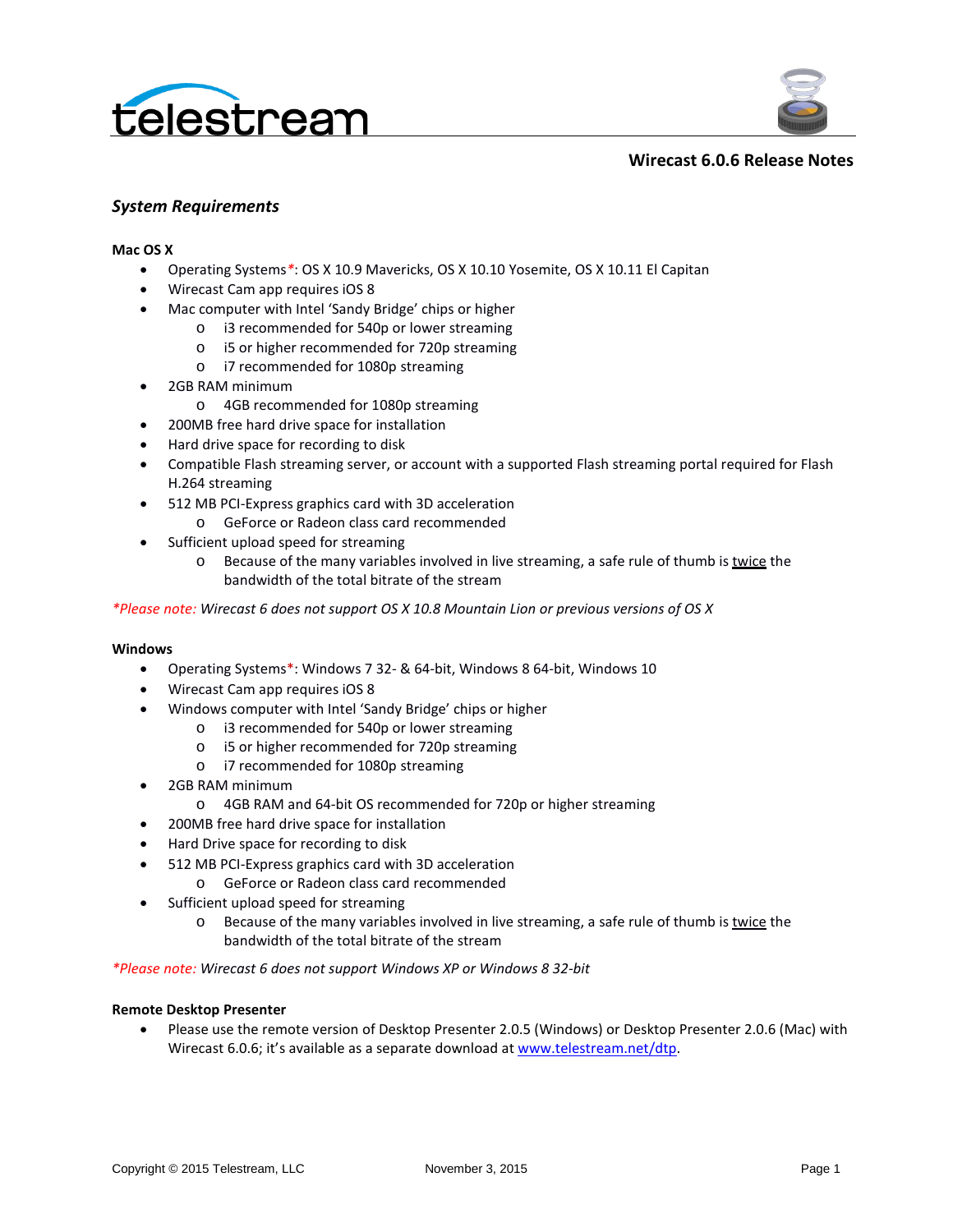# **Wirecast 6.0.6 Fixes and Enhancements**

- Added Verizon Media Services destination. (Mac OS X & Windows)
- Added Onstream Media destination. (Mac OS X & Windows)
- Fixed problems with Stream Delay when broadcasting to Twitch.tv. (Mac OS X & Windows)
- Improved quality when using the YUV color space on the GPU. (Windows)
- Fixed crash that occurred after repeatedly plugging in and unplugging USB cameras. (Windows)
- Fixed occasional crash in text rendering code. (Windows)
- Fixed occasional crash resulting from memory address truncation. (Windows)
- Fixed issue that prevented Wirecast 4 documents from being opened in Wirecast 6. (Windows)

## **Wirecast 6.0.5**

### **Fixes and Enhancements**

- Added support for YouTube default channels/streams. (Mac OS X & Windows)
- Eliminated crash when YouTube event times were not in 30-minute increments. (Mac OS X & Windows)
- Fixed issue preventing MOV/MJPEG recording in 480p resolution. (Mac OS X & Windows)
- Fixed playback crashes due to unsupported AMD instructions. (Windows)
- Users can now start a YouTube broadcast without having to go to the YouTube website. (Mac OS X & Windows)
- Added M4A to the list of files supported for playback. (Mac OS X & Windows)
- Fixed problem authenticating to Limelight on Yosemite. (Mac OS X)
- Improved emoticon support (Mac OS X & Windows)
- Fixed a crash when decoding the CineForm Intermediate codec. (Mac OS X & Windows)
- Improved support for emoticons when using Twitter integration and titles. (Mac OS X & Windows)
- Can now use the number pad to trigger keyboard shortcuts. (Mac OS X & Windows)
- Now shot thumbnails are updated to correspond to the in point set on prerecorded media. (Mac OS X & Windows)
- Fixed problem where the Output Settings window would jump behind the main window after YouTube authentication. (Mac OS X & Windows)
- Fixed run-time exception during offline activation. (Mac OS X)
- Auto section of Canvas size now takes the virtual camera output resolution into account. (Mac OS X & Windows)
- Fixed YUV GPU conversion crash that occurred with some video cards. (Windows)
- Now Twitter message will wrap using all titles. (Mac OS X & Windows)
- Now a user can hold down the Option key on Mac or the Alt key on Windows to prevent creating a playlist while performing a drag and drop on a shot. (Mac OS X & Windows)
- Fixed a problem where text descenders were being cut off in certain titles. (Windows)
- Removed a small square that appeared inadvertently on the Twitter feed dialog on Windows 7 with Aero enabled. (Windows)
- Fixed problem playing some H.264 encoded mp4 files. (Mac OS X & Windows)
- Now can go back on forth between Wirecast windows without having to click on a window first to activate it. (Mac OS X)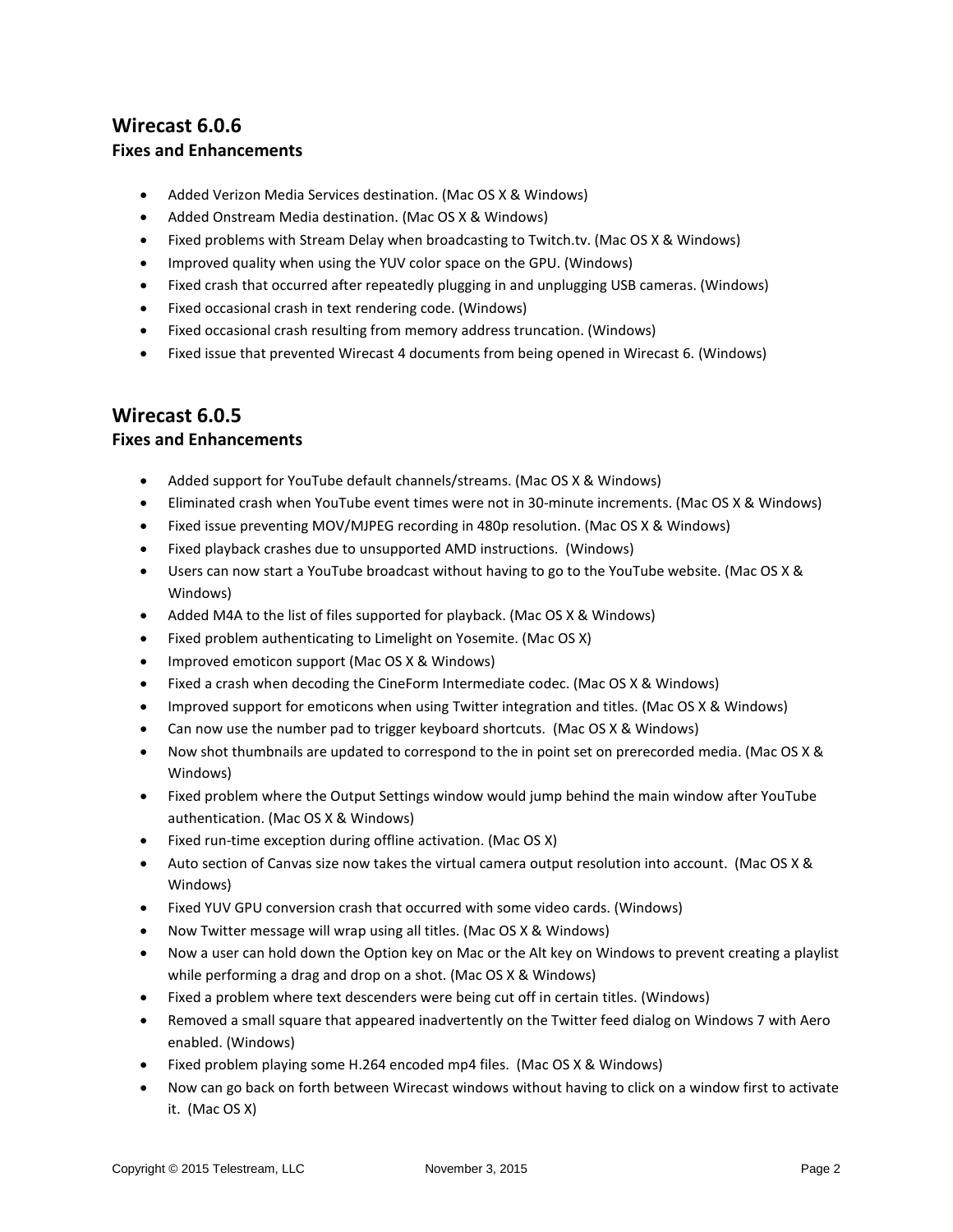- Fixed issue where sometimes the channel drop-down default was not set automatically after authentication in the Output Setting window. (Mac OS X & Windows)
- Now search in the Twitter feed is done on multiple words rather than an exact phrase only. (Mac OS X & Windows)
- Removed non working filters CICode128BarcodeGenerator and CIAztecCodeGenerator (Mac OS X & Windows)
- Eliminated possible duplicate ONVIF camera entries. (Mac OS X & Windows)
- Now disallow odd Canvas dimensions. (Mac OS X & Windows)
- Numerous localization fixes. (Mac OS X & Windows)
- Now disallow positioning shots to the left of the Black shot. (Mac OS X & Windows)
- Fixed problem with Swedish keyboard controlling the scoreboard. (Mac OS X)
- Now the YouTube event description field scrolls horizontally on Windows. (Windows)
- Support for Axis M1031-W IP camera verified. (Mac OS X & Windows)
- Fixed issue with using an image as a custom mask that appeared in Wirecast 6. (Mac OS X)
- H.264 360p is the new default preset for Sermon.net. (Mac OS X & Windows)
- Fixed problem with repeated disconnects when streaming with no audio. (Mac OS X)

## **Wirecast 6.0.4**

### **Fixes and Enhancements**

- Due to a change in Twitter's API, Twitter authentication is now done in an external browser window. (Mac OS X & Windows)
- Fixed a problem recording mp4 files with the MainConcept H.264 encoder that caused corrupted recordings. (Mac OS X & Windows)

## **Wirecast 6.0.3**

### **Fixes and Enhancements**

- New! Added screen capture from iOS devices via Lighting cable. (Mac OS X 10.10)
- New! Added dialog to schedule events on YouTube Live directly from within Wirecast. (Mac OS X & Windows)
- New! Added support for playback of QuickTime Animation files. (Mac OS X & Windows)
- New! Images are now updated automatically if they are stored on local disk. (Mac OS X & Windows)
- New! Added keyboard shortcuts to toggle Live Preview Swap on and off. (Mac OS X & Windows)
- New! The Audio Delay specified in the Audio Inspector can now be up to 10 seconds, up from 1 second, and is now specified in numeric terms rather than by moving a slider. (Mac OS X & Windows)
- New! Optimized H.264 playback to use approximately 25% less CPU. (Mac OS X & Windows)
- New! Optimized CPU usage by Web Stream, Wirecast Cam, and Blackmagic sources to use up to 50% less CPU. (Mac OS X)
- New! Added a button in the Output Settings that refreshes the list of scheduled YouTube events. (Mac OS X & Windows)
- New! Implemented drag-able region in the title area of the shot so that users must mouse drag from the shot's title bar in order to perform drag operations. This helps prevent inadvertent movement of shots. (Mac OS X & Windows)
- New! Local Desktop Presenter Window Capture now tracks the location of a Window being captured rather than capturing a static screen region. (Mac OS X)
- New! Added an option to capture a screen region with the Local Desktop Presenter. (Mac OS X & Windows)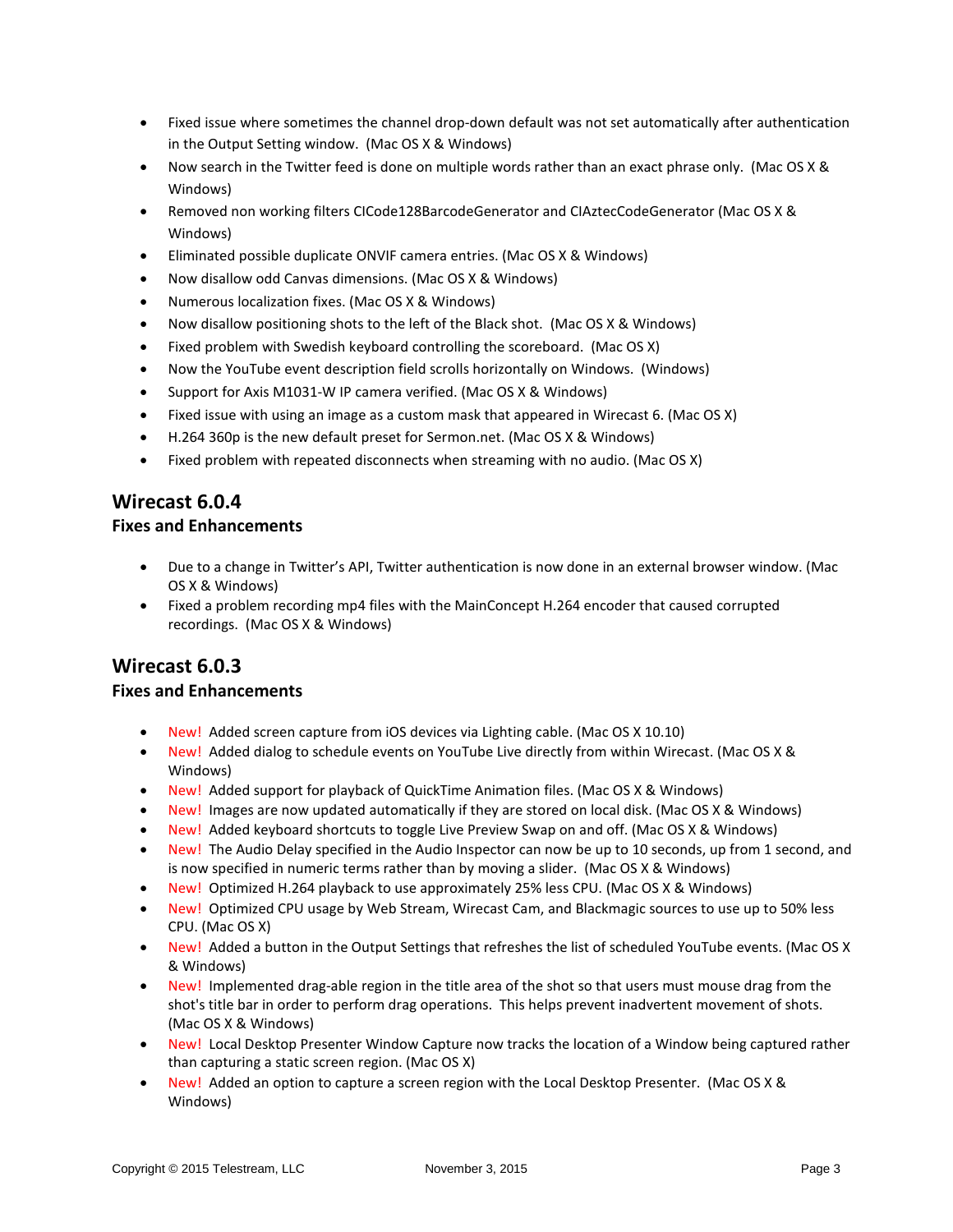- New! Now larger fields on the Thin Pipe scoreboard. (Mac OS X & Windows)
- New! Now display a microphone icon under the Live window when audio is being outputted via the Virtual Microphone feature. (Mac OS X & Windows)
- New! Users can now drag-and-drop media onto the '+' button in the shot bin to add media to a layer. (Mac OS X & Windows)
- New! Added hotkeys for activating and deactivating Master Layers. (Mac OS X & Windows)
- New! Added a Just Text title to allow cleaner display of text-only titles. (Mac OS X & Windows)
- New! Added all system audio devices to the Change Audio right click menu regardless of if they already exist in the document. (Mac OS X & Windows)
- Fixed an issue where Wirecast was not prompting to save the document right after new camera/audio/Desktop Presenter shots were added to the shot bin. (Mac OS X & Windows)
- The Audio Inspector will now be reopened automatically on launch if it was open at shutdown. (Windows)
- Fixed a problem in the Shot Editor where pressing "Reset Position" on a shot constructed with templates would make the source invisible. (Mac OS X & Windows)
- Fixed a problem in the Shot Editor where cropping and then resizing an image caused it to resize. (Mac OS X & Windows)
- Fixed an issue where Wirecast would retrieve the incorrect times for YouTube Live events. (Mac OS X & Windows)
- Fixed an issue where adding an audio input in the Audio Inspector caused a video transition to trigger in the Live window. (Mac OS X)
- Now limit the default resolution of web cams to be 1080p. (Mac OS X)
- Fixed and issue that cause hidden Master Layers to become visible when changing the canvas size. (Mac OS X)
- Fixed issue where the stream attributes were not initially displayed when Web Stream connected to a stream. (Mac OS X & Windows)
- Fixed issue where scoreboards were displayed as squished, stretched, or offset. (Mac OS X & Windows)
- Fixed issue where Web Stream repeated last audio sample received if the connection was lost. (Mac OS X & Windows)
- Fixed issue where Local Desktop Presenter window didn't not keep focus when windows is moved (Mac OS X & Windows)
- Camera Preview frame rate is now saved when document is saved. (Mac OS X & Windows)
- Fixed issue where Preview playback controls and countdown clock were not enabled when displaying a video whose filename contained an image file extension. (Mac OS X & Windows)
- Fixed an issue where transitioning from one source to another produced choppy audio. (Mac OS X & Windows)
- Fixed an issue where the selected transition was only applied to the last queued shot when sending shots on multiple Layers live. (Mac OS X)
- Fixed an issue that caused static popping when adjusting the delay slider for live inputs in the Audio Inspector. (Mac OS X)
- Fixed an issue where trying to open Web Stream configured with a malformed URL caused a crash. (Windows)
- Fixed issue where Wirecast didn't retain the contents of Preview asset upon saving and re-opening a document. (Mac OS X & Windows)
- VS4 and MXO2 DirectShow inputs are now not displayed as possible sources in Wirecast. Please use Matrox's Wirecast source plugin to connect to these devices. (Windows)
- CTRL-click on touchpad once again functions as right-click. (Mac OS X)
- Fixed issue where Blackmagic Outputs did not display the proper check box when outputting various formats in "Demo Mode" (Windows)
- Fixed an issue where the Shot Editor and other secondary windows did not open on a second monitor when Wirecast's main window was on a secondary monitor. (Mac OS X & Windows)
- Fixed an issue where the initial selection for USB Webcam Audio Settings did not take. (Mac OS X)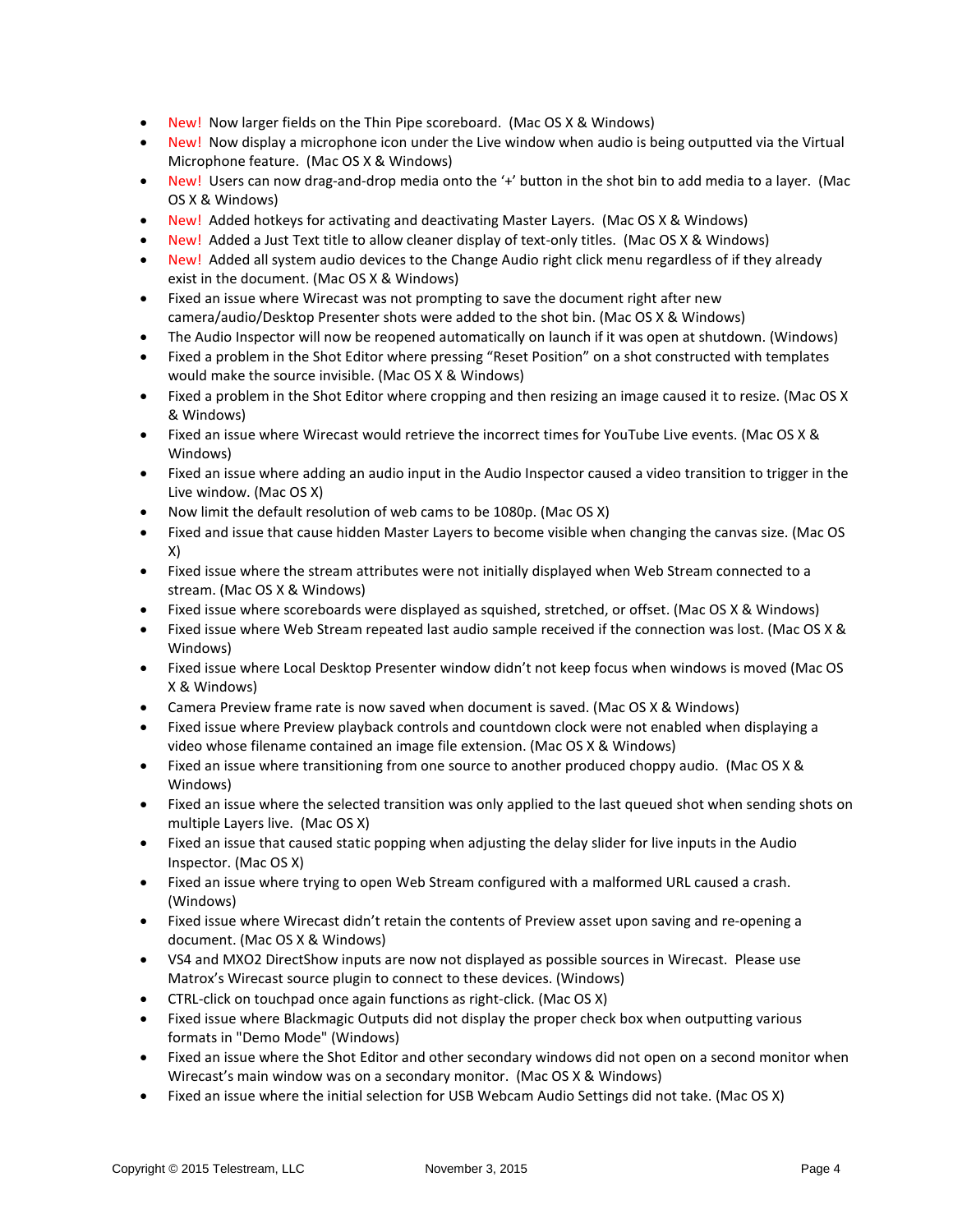- Fixed problem where application locked up when the Configure button in the Source Settings dialog was clicked more than once. (Windows)
- Fixed issue where Wirecast was forced into the background if users clicked on a shot while the Audio Inspector was open (Mac OS X & Windows)
- Added "New Playlist" item to the Edit menu. (Mac OS X & Windows)
- Fixed issue where the cursor would become stuck as a resize icon when moving above the Shot Bin. (Mac OS X)
- Fixed issue where Zoom Slider didn't function if the trim points were set too close together in the Preview Window. (Mac OS X & Windows)
- Fixed issue where the document did not load if its name contained an apostrophe. (Windows)
- Fixed problem where thumbnail sizing in Playlist windows and Layer windows were was not persisted when the windows were reopened. (Mac OS X & Windows)
- Fixed an issue where iOS devices were sometimes not being detected on congested networks due to a timeout. (Mac OS X & Windows)
- Fixed issue where License and Serial Number were displayed as white text on white background when focus was shifted away. (Mac OS X)
- Fixed occasional hang on exit when shutting down connections to Bonjour devices. (Mac OS X)
- Fixed problem with text vanishing from the Message Feed when double-clicking the column width resize area. (Windows)
- Fixed problem where the Preview Zoom Slider widget remained open and rendered on top of new windows or panes opened over it. (Mac OS X)
- Fixed problem where the Replay Shot Template setting in the Replay Settings dialog was not being set correctly when saving and loading a document. (Mac OS X & Windows)
- Fixed issue where a playlist entered an inactive state after a shot was deleted from it. (Mac OS X & Windows)
- Fixed problem with distorted Virtual Camera output when using match canvas with certain resolutions. (Mac OS X & Windows)
- Fixed problem where Preview audio endlessly repeated one frame of sound when selecting a new shot that was not playing. (Mac OS X)
- Fixed problem where the playback controls would not display when pre-recorded content was sent to Preview using Live/Preview Swap. (Mac OS X & Windows)
- Fixed problem where audio sources would crackle intermittently due to buffering problems. (Mac OS X & Windows)
- Fixed aspect ratio errors for Remote Desktop Presenter shots loaded from a document opened via Windows Explorer. (Mac OS X & Windows)
- Fixed occasional hang on exit if the user was prompted to save their document when exiting. (Mac OS X)
- Increased bounding rectangles for controls that resize thumbnails in the Playlist window. (Mac OS X)
- Fixed issue where a click-drag on a shot in a Mater Layer would bring the shot into Live or Preview. (Mac OS X & Windows)
- Delete All in the Social Media dialog now also removes all text currently rendered into Social Shots. (Mac OS X & Windows)
- Now multiple documents can be accessed by right-clicking the Wirecast icon in the Dock. (Mac OS X)
- Fixed issue where SDP files got overwritten without promoting the user. (Mac OS X & Windows)
- Fixed issue where social message feed delete icon would get stuck in the mouse-down state under certain conditions. (Mac OS X)
- Fixed an issue that caused the audio preview not to work if a source was made live immediately after launching Wirecast. (Windows)
- Fixed a crash that occurred when selecting different sources in the Source Setting dialog rapidly. (Mac OS X & Windows)
- Eliminated flickering of the volume slider decibel tooltip by making it a fixed width. (Mac OS X & Windows)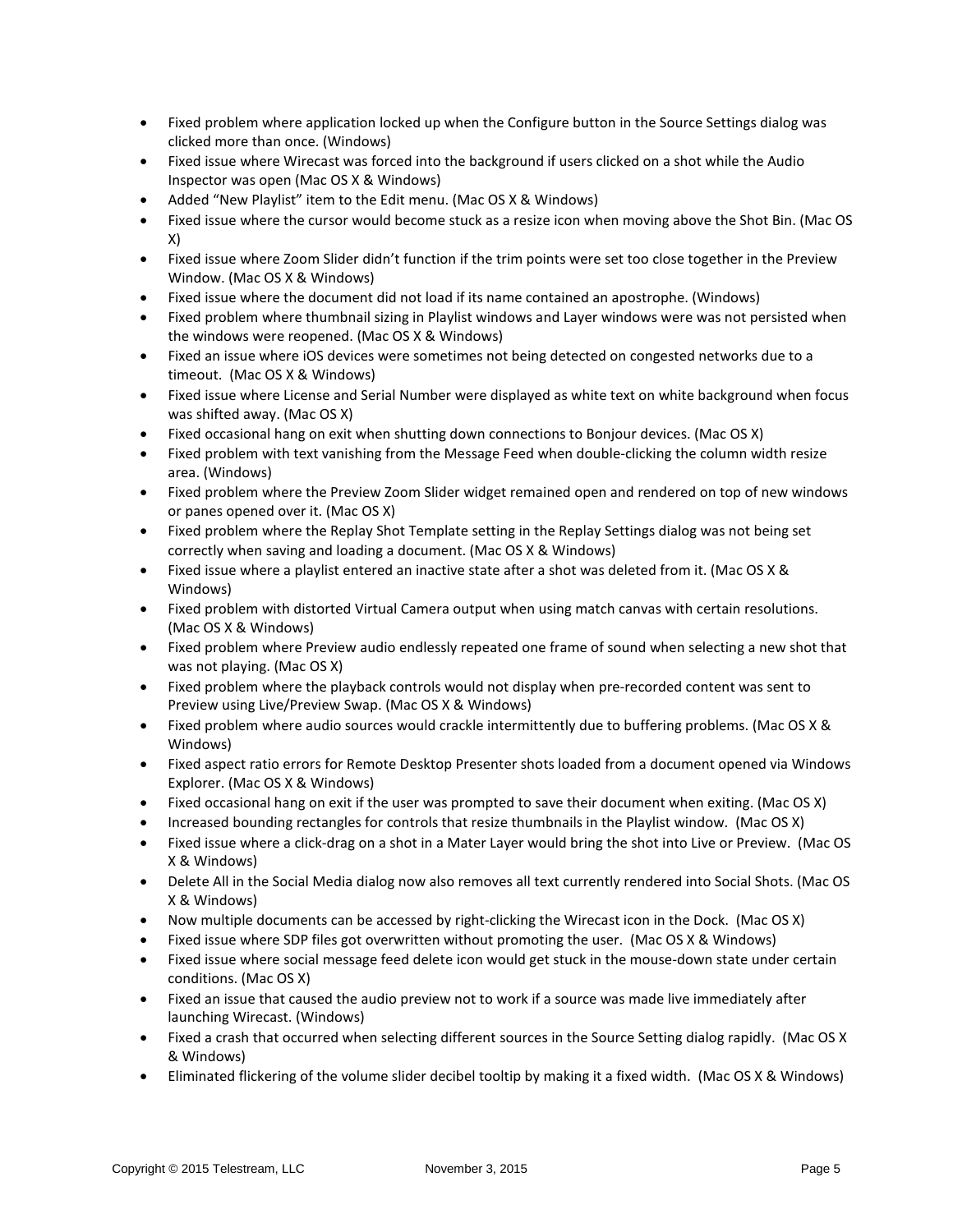- Now Wirecast will only throw one error dialog when the same problem occurs with multiple files. (Mac OS X & Windows)
- Fixed problem where users could not modify the IP address field after initially configuring Remote Desktop Presenter. (Mac OS X & Windows)
- Fixed problem where the Local Desktop Presenter monitor selection was not saved. (Mac OS X)
- Fixed memory leak that occurred when the network adaptor was disabled and the ONVIF IP camera discovery was on. (Windows)
- Fixed sync issues when recording to .mov files under high system load. (Mac OS X & Windows)
- Fixed issue where .mp4 files were appearing green and stretched after import into Wirecast. (Mac OS X & Windows)
- Fixed error that occurred when Social Media feed type was set to Search and the feed is accessed without data present in the Search String field. (Mac OS X & Windows)
- Fixed crash due to corrupted presets. (Mac OS X & Windows)
- Fixed possible crash after cancelling authentication of an ONVIF device. (Mac OS X & Windows)
- Added more visual feedback during drag and drop of shots within shot bin. (Mac OS X & Windows)
- Fixed possible hang when opening Wirecast 5 documents. (Mac OS X & Windows)
- Fixed issue where disconnecting a web cam could stop the preview icon for the iSight camera from updating in the shot bin. (Mac OS X)
- Corrected inaccurate bitrate estimation for .mov outputs in the Output Settings dialog. (Mac OS X & Windows)
- Fixed issue where switching the AVFoundation audio settings corrupted USB audio. (Mac OS X)
- Fixed issue where some mp3 files were not being played in the live output. (Mac OS X & Windows)
- Fixed issue where UI could lockup for up to 25 seconds when deleting a Wirecast Cam or Web Stream source. (Mac OS X & Windows)
- Fixed issue where activating Replay with an invalid output destination and then clicking "Edit" in the error dialog opened the Output Settings window instead of Replay Settings. (Mac OS X & Windows)
- Fixed a crash when opening a Wirecast document containing Replay assets that was created on another OS. (Mac OS X & Windows)
- Fixed a possible crash when the Web Stream was connecting to a MMS source. (Windows)
- Fixed an occasional crash that occurred when closing a document after removing Replay assets from the Asset Manager. (Mac OS X & Windows)
- Modified behavior in the shot bin so that double clicking on a shot opens the shot editor, but no longer puts the shot into Preview or Live. (Mac OS X)
- Added all system audio devices to the Change Audio right click menu regardless of if they already exist in the document. (Mac OS X & Windows)
- Fixed occasional crashed when clicking Apply for Intensity Shuttle USB 3.0 device in Source Settings. (Mac OS X & Windows)
- Fixed occasional crash that occurred when connected to an HDV device with 12-bit audio. (Mac OS X & Windows)
- Fixed a problem where the shots in preview were sent live when assigning a Template to a Shot when AutoLive was enabled. (Mac OS X & Windows)
- Fixed a problem with the Local Desktop Presenter where the "Show Cursor" option did not function until it was toggled off then back on. (Mac OS X)
- Fixed a problem where Wirecast was forcing web cameras to the highest available resolution rather than using the saved resolution settings from a document. (Mac OS X)
- Fixed a problem where Wirecast was converting RTMP destinations from Wirecast 4 and 5 documents to Azure Media Services destinations. (Mac OS X & Windows)
- Fixed a misalignment of the Connection meter in the main Wirecast window. (Mac OS X)
- Fixed a crash when removing unused Replay segments during document close. (Windows)
- Sporadic crash when connected to Wirecast Cam when switching Wi-Fi networks or during other network interruption. (Mac OS X & Windows)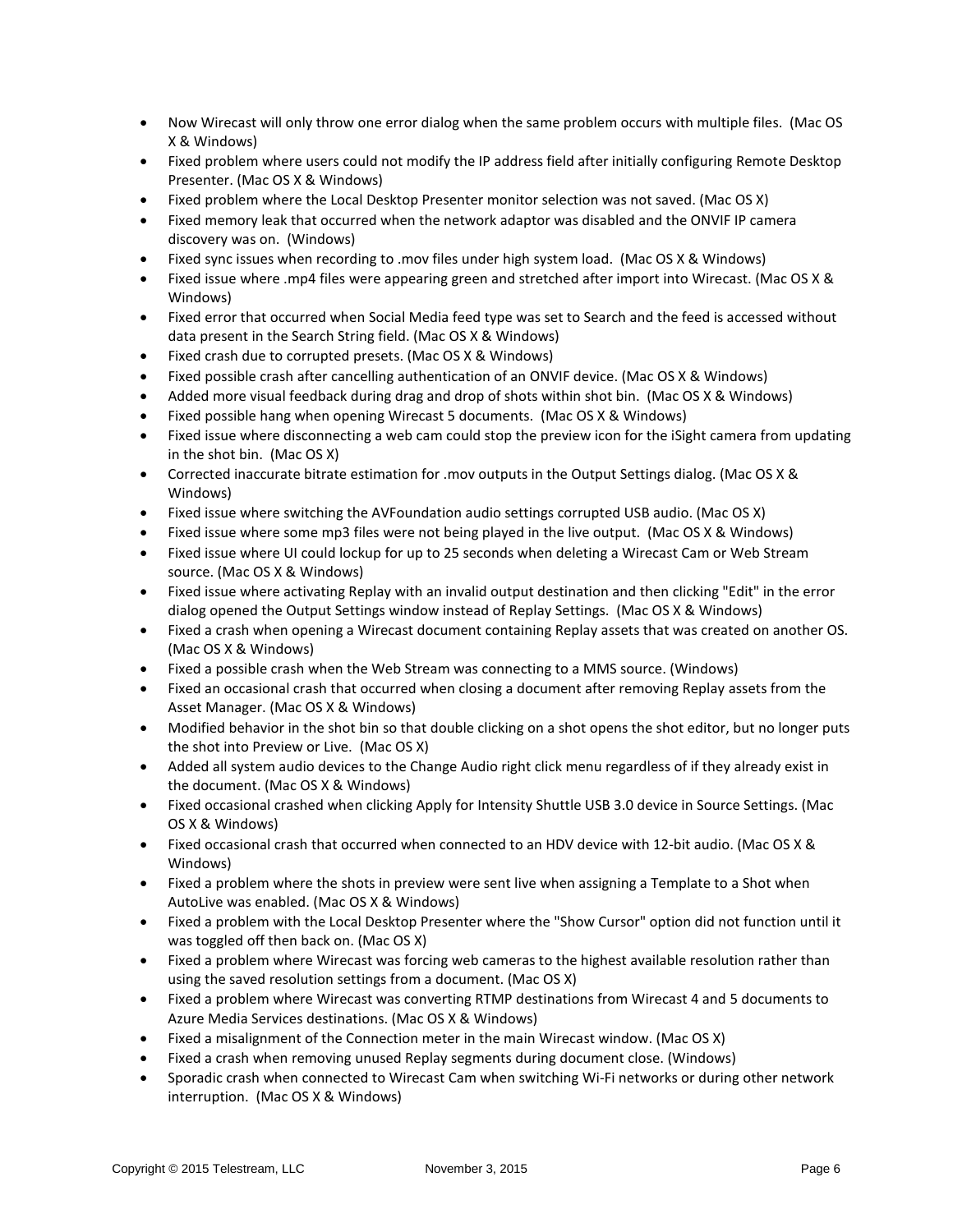- Fixed excessive launch time that could occur after having connected to a Wirecast Cam app that was not longer present on the network. (Mac OS X)
- Fixed problem with audio delay not working unless set to 1 second. (Mac OS X)
- Included missing documentation for Playlist API calls. (Windows)
- Fixed intermittent problem where a Playlist shot would move when clicking on another Playlist in the shot bin. (Mac OS X & Windows)
- Fixed issue where shots in a Playlists rearrange themselves intermittently when a new shot in the Playlist is selected. (Windows)
- Fixed crash when a negative frame dimension was assigned to a .mov encoder preset. (Mac OS X & Windows)
- Fixed a crash that occurred if a user removes a Web Stream source form the Source Setting dialog before finishing the authentication process. (Mac OS X)
- "Match Canvas" is now the default resolution setting for Virtual Camera Out. (Mac OS X & Windows)
- Fixed crash that occurred when adjusting the volume in the Audio Inspector while a Playlist was transitioning to a new shot. (Mac OS X)
- Removed Accordion Fold transition. (Mac OS X)

# **Wirecast 6.0.2 (Mac Only)**

### **Fixes and Enhancements**

• Fixes issue that caused unnecessary CPU usage on the Mac platform. (Mac OS X)

### **Wirecast 6.0.1**

### **Fixes and Enhancements**

- New! Use of the Wirecast Cam iOS App, a free app for iPad and iPhone, as a source. (Mac OS X & Windows)
- New! Added support for .WAV and .M4A file playback that was present in 5.0.3 but absent in 6.0. (Mac OS X & Windows)
- Fixed a crash that occurred if the destination RTMP server was slow to accept a stream after a connection has been established. (Mac OS X & Windows)
- Fixed crash due to corrupted audio settings being read from the preferences. (Windows)
- Fixed crash when copying a search string from the Social Feed search field. (Mac OS X & Windows)
- Renamed "Microsoft Azure Media Services" "Azure Media Services" in the Output Settings dialog. (Mac OS X & Windows)
- Fixed crash when deleting Tweets from the Social Media message feed. (Mac OS X & Windows)
- Prevented Unhandled Exception error when using social media feed without entering credentials. (Mac OS X & Windows)
- Fixed issue that prevented the File Open button from operating in the NewBlueFX section of the Source Settings Dialog under some conditions. (Mac OS X & Windows)
- AJA cards no longer function in Wirecast directly through via AVFoundation. Install the AJA Wirecast source plugin to access them from Wirecast.

## **Wirecast 6.0**

### **Fixes and Enhancements**

- New! Instant Replay support. (Mac OS X & Windows)
- New! Playlist Support. (Mac OS X & Windows)
- New! Twitter integration. (Mac OS X & Windows)
- New! Support for the new iOS 8 App, Wirecast Cam, as a camera source. (Mac OS X & Windows)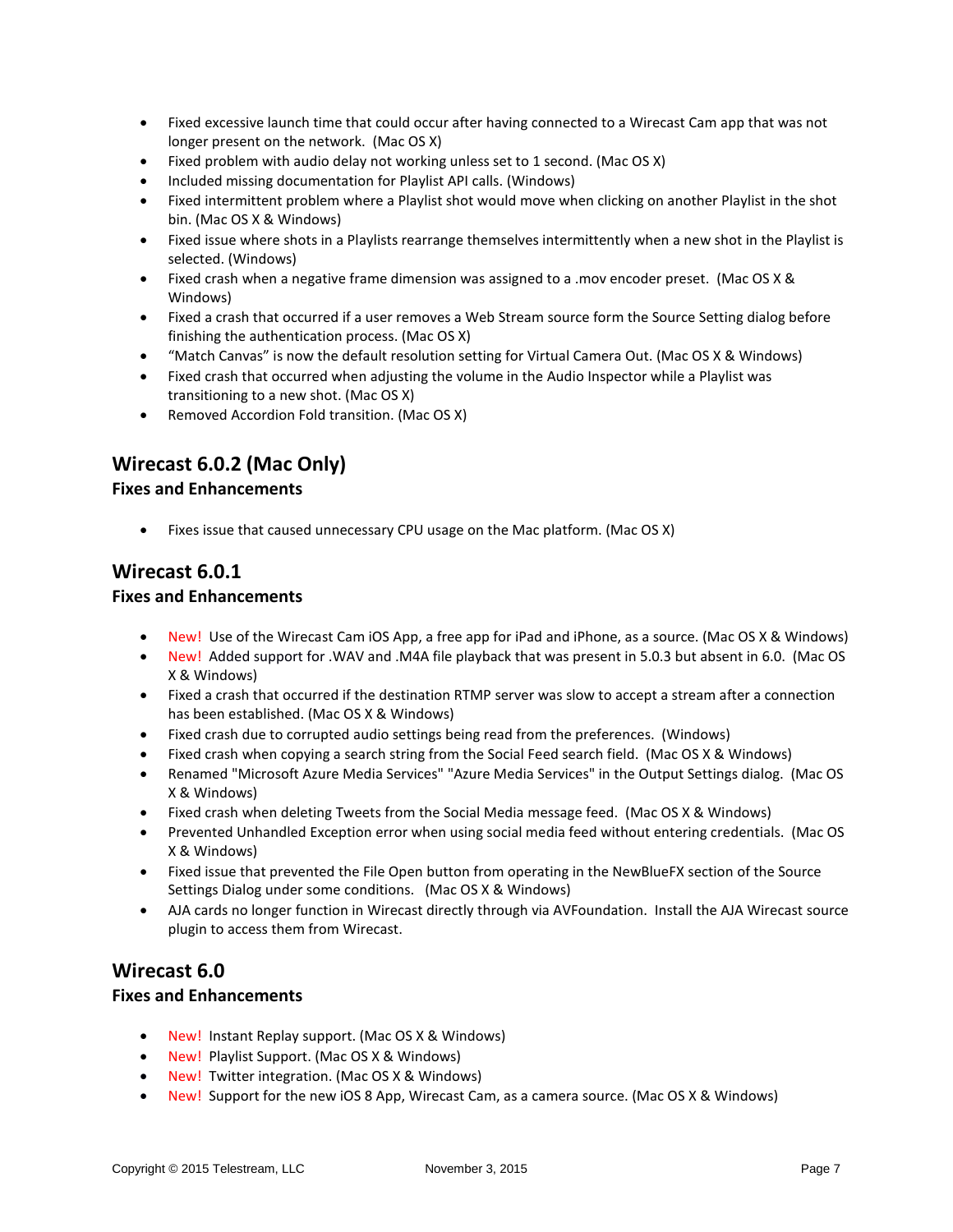- New! Recordings are now written in a recoverable file format. Recording files are now usable even the recording is interrupted due to system failure. (Mac OS X & Windows)
- New! Full Retina support. (Mac OS X)
- New! Improved Multicast and Unicast support. (Mac OS X & Windows)
- New! Keyboard mapping functionality for shots. (Mac OS X & Windows)
- New! Shortcut keys for setting in and out points and creating Replay shots. (Mac OS X & Windows)
- New! Destination for Microsoft Azure Media Services. (Mac OS X & Windows)
- New! Destination for Wowza Streaming Engine (Mac OS X & Windows)
- New! Added AppleScript samples to application bundle. (Mac OS X & Windows)
- New! Added the ability to play back recorded media in Preview. (Mac OS X & Windows)
- New! Added the ability to set in and out points in Preview. (Mac OS X & Windows)
- New! Added the ability to set playback speed in Preview. (Mac OS X & Windows)
- New! Added the ability to suppress automatic detection of IP devices in network. (Mac OS X & Windows)
- New! Added the ability to automatically set the Canvas size. (Mac OS X & Windows)
- New! Support for using custom backgrounds for Scoreboards. (Mac OS X & Windows)
- New! Hotkeys to change scores from the Wirecast main window. (Mac OS X & Windows)
- New! Add support for 2K and 4K canvas sizes via Custom Canvas size. (Mac OS X & Windows)
- New! AppleScript examples are now part of the application bundle at Wirecast.app/Contents/Resources/scriptingexamples. (Mac OS X)
- New! 64-bit versions of Wirecast are now available. Moving to 64-bit fixes many problems caused by running out of memory due to 32-bit memory limits. (Mac OS X & Windows)
- New! Updated installer technology for Windows; new versions of Wirecast will automatically replace previous versions of Wirecast without the need to manually uninstall beforehand. (Windows)
- New! Dedicated destination for Wowza server that can utilize configuration files created by Wowza. (Mac OS X & Windows)
- New! MOV record to disk destination replaces QuickTime Record To Disk for recording near lossless video at low CPU. ProRes codec is available on Mac, and MJPEG is available on Windows with selectable quality. (Mac OS X & Windows).
- New! Wirecast no longer uses QuickTime components for video file playback and writing. QuickTime, deprecated by Apple, has been replaced with technology optimized to take advantage of 64-bit addressing, providing superior performance with higher resolutions and frame rates. (Mac OS X & Windows)
- New! QuickTime is no longer required to run Wirecast on Windows. (Windows)
- New! User presets are now listed on top of system, and destination default presets for easy access. (Mac OS X & Windows)
- New! Ability to set the maximum number of reconnects to a streaming server/CDN. This avoids the situation where a user would have to force quite Wirecast once a server becomes unresponsive. (Mac OS X & Windows)
- New! New Blue Pro Titler Plug-in and support (Mac OS X & Windows)
- Eliminated memory spike when playing back some mp4 files. (Mac OS X & Windows)
- Fixed problem where some mp4 files would play back with no audio. (Mac OS X & Windows)
- Fixed issue where incorrect Video FPS selections were displayed for USB cameras in the Source Settings dialog. (Mac OS X)
- Fixed jitter/stutter when recording at 1080p in ProRes and MJPEG. (Mac OS X, Windows)
- Fixed issue that prevented tabbing between controls. (Mac OS X)
- Fixed issue that sometimes caused frame drops during a transition when switching to shots containing prerecorded video. (Mac OS X & Windows)
- Fixed problem where streaming audio-only resulted in sped up audio. (Mac OS X)
- Fixed problem where audio because out of sync after playing video file in the Configure Media Settings tab of the Shot Editor. (Mac OS X & Windows)
- Fixed issue where disconnecting a device could cause a crash if there were no built-in AV devices or other AV devices connected to the system. (Mac OS X, Windows)